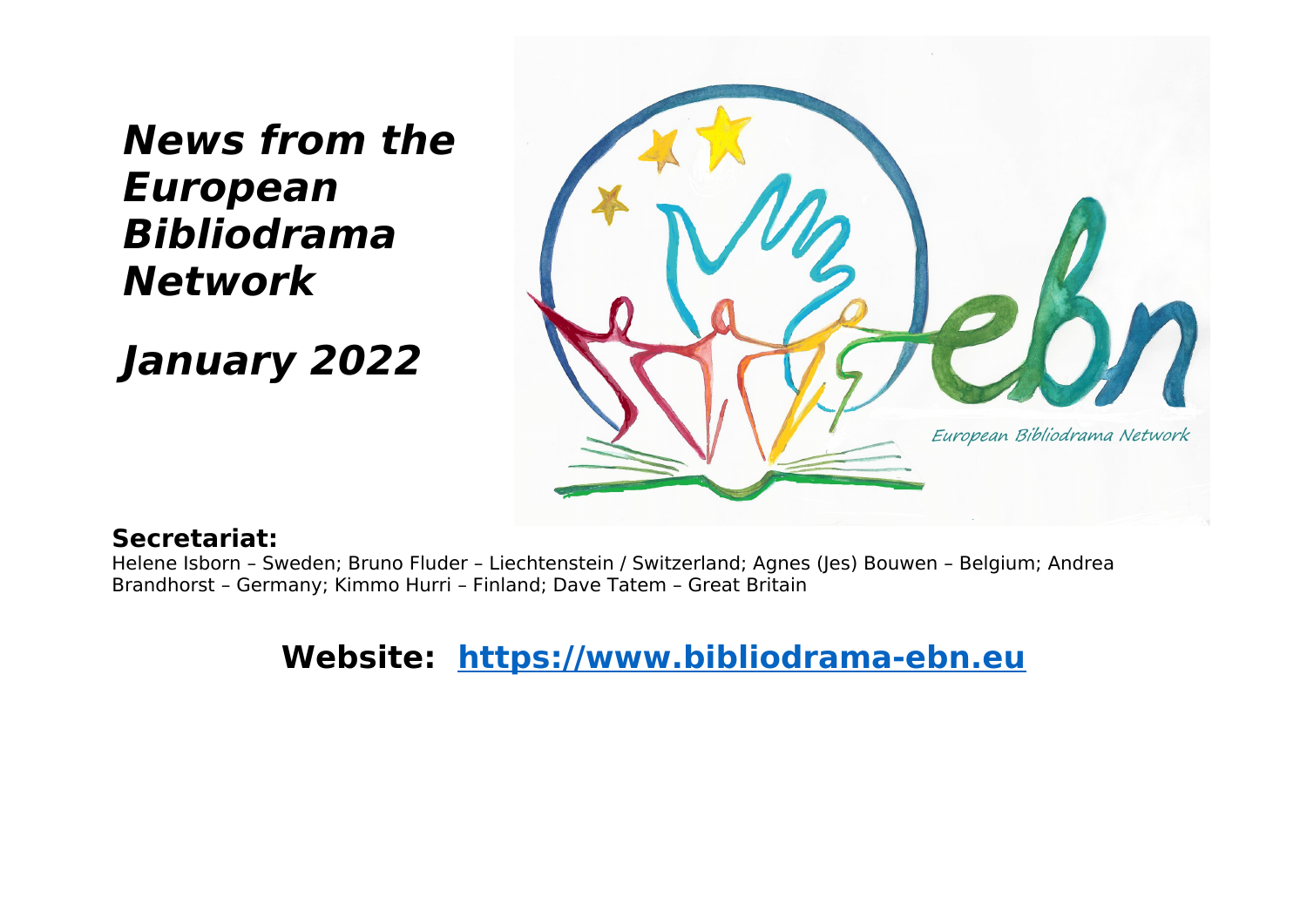#### Dear Bibliodrama friends

Here comes another newsletter from the network along with greetings for the New Year. As you may imagine much of the information in this edition is affected in one way or another with the impact of the Covid pandemic. We hope that in your various countries the situation is improving and that face to face meetings will become easier to organise if they are not already.

In the meantime we would like to invite you to another online coffee and conversation:

We want to meet again in our virtual online **Bibliodrama Café on Wednesday 2nd February at 19.30 Paris time.**

We will have time to exchange about ideas how to maintain the contact with people who were joining our live workshops. How can you keep these contacts warm? What can you do to motivate them to come back once we are able to organize the real work again? And of course there will be time to chat about what ever you want. If you want to join us: please let us know using the link. [https://forms.gle/](https://forms.gle/4rwrpNMhTiy8Mo3M7)

**----------------------------------**

If you have an idea of your own to talk about, you are free to let us know… "

One of the planned and advertised courses that was hoped to take place soon has had to be postponed.

#### **'Mary in the Bible and the Koran'**

**This course due to take place in Leichenstein at the end of January has now been re-planned to take place beginning on April 26th at Haus Gutenberg, Leichtenstein.**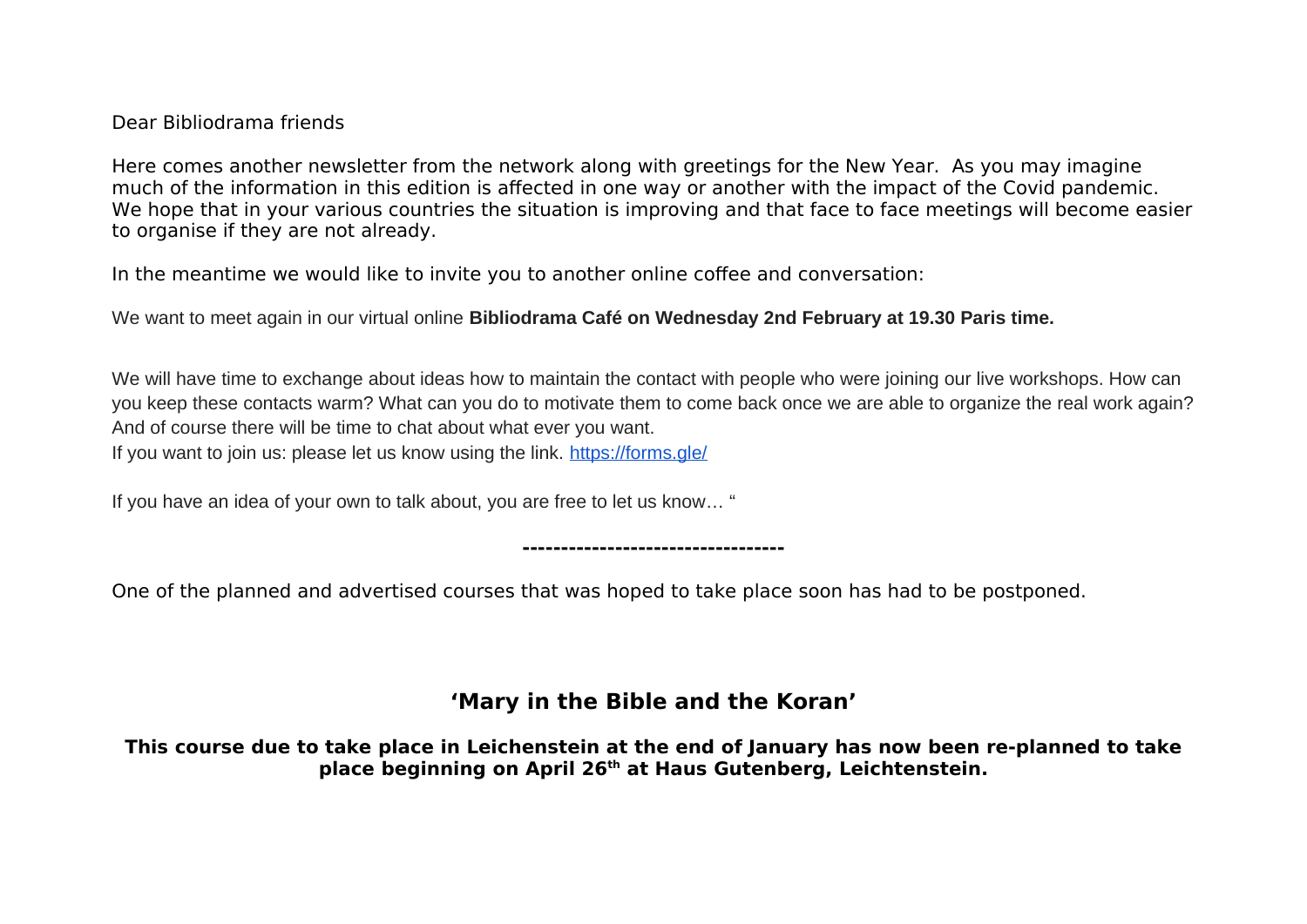#### **It is actively looking for new participants!**

For further information and to register please follow this link

[https://www.haus-gutenberg.li/Veranstaltungen/Details/EventId/6474/Maria-in-Bibel-und-Koran-Mary-in-the-Bible](https://www.haus-gutenberg.li/Veranstaltungen/Details/EventId/6474/Maria-in-Bibel-und-Koran-Mary-in-the-Bible-and-the-Koran)[and-the-Koran](https://www.haus-gutenberg.li/Veranstaltungen/Details/EventId/6474/Maria-in-Bibel-und-Koran-Mary-in-the-Bible-and-the-Koran)

**----------------------------------**

#### **Mary+**

**The course in Lithuania from March 8th to 12th is still hoped to happen on those dates**  This will look at Mary, plus some of the other Marys in the gospels.

For information see this link: <https://www.hetleerke.com/whataboutmaryplus.html>

**----------------------------------**

## **2022 EBN Annual Workshop**

## **'Trans Formation' - Wuppertal from August 17th to 21st**

Details about the annual workshop as well as the invitation to register and application form come with this newsletter as two separate files.

Please note the dates for making final payment for registration which is March  $31<sup>st</sup>$ .